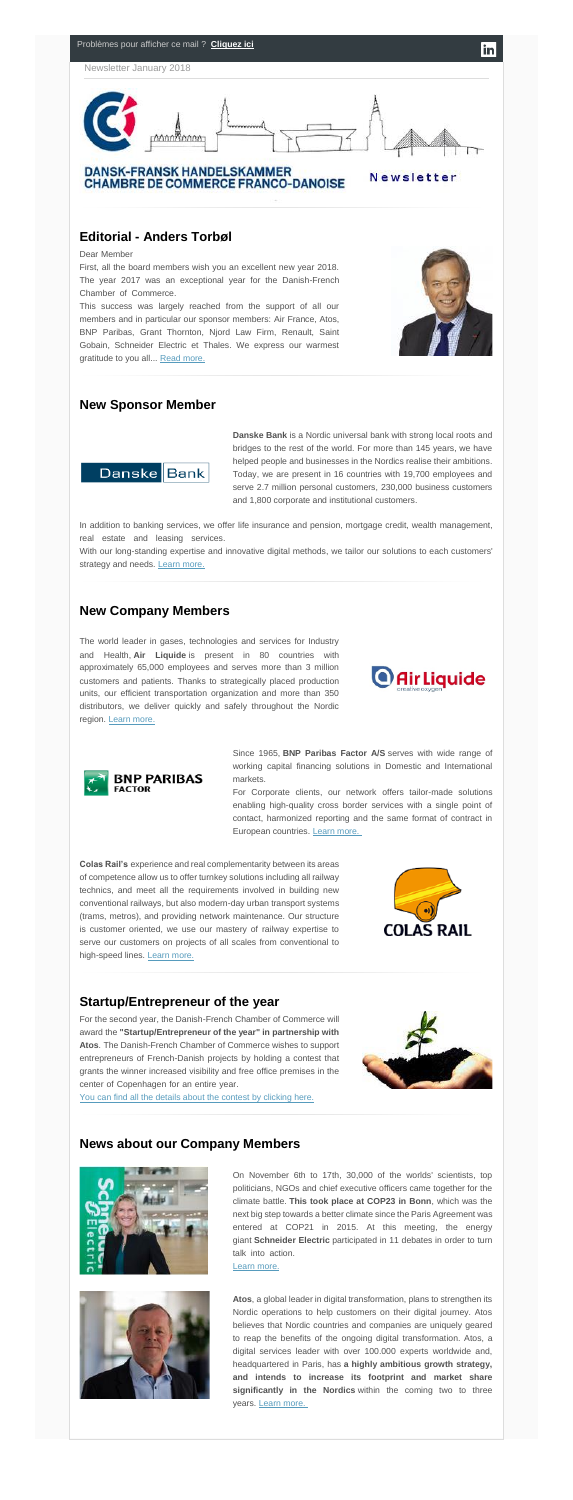

Every last Thursday of the month, l'Éducation Nationale invites for a French Cabaret, where guests can enjoy a 4 course bistrot menu and an intimate artistic concert in a cosy and Parisian atmosphere. See more at [their homepage,](http://www.leducation.dk/) and buy tickets for their following event by [clicking here.](https://billetto.dk/en/e/cabaret-m-anne-dorthe-michelsen-maria-bramsen-tickets-244923)

**Total Denmark A/S - Information Systems Coordinator-Nordic** Lokal ansvarlig for support til vores IT systemer og brugere Er du interesseret i at yde support til vore ca. 50 brugere i hele Norden via telefon, chat/mail; at varetage installation og konfiguration af pc'er og printere,... [Learn more.](http://www.dansk-fransk.dk/index.php?id=35489)



The Danish-French Chamber of Commerce is seeking an intern as project leader for a duration of 4-6 months. Are you studying your Master's degree or are you on your third year of a Bachelor degree, for example, and do you want... [Learn more.](http://www.dansk-fransk.dk/index.php?id=32245)

## **Juridical information**





#### **Beneficial owners must now be registered**…………………………

Many companies now have to register their beneficial owners in the Danish CVR registry. As opposed to legal owners, beneficial owners can only be natural persons. Check here if your company is subject to registration. [Learn more.](https://www.njordlaw.com/beneficial-owners-must-now-be-registered/)

**The Danish "parliament" has agreed on the new Holidays Act** In September 2014, the European Commission ruled that the Danish rules regarding holidays were not in compliance with international law. The Danish government, therefore, established a committee (the Holidays Committee) which had to come up with a report on a more current new Danish Holidays Act in accordance with EU law. [Learn more.](https://www.njordlaw.com/danish-parliament-agreed-new-holidays-act/)

**New Act on spouses' financial relations** 

# KOCH / **CHRISTENSEN**

On March 29th 2017 there was a proposal submitted: Act on Spouses' financial relations. The law aims to modernize the rules of the marriage's legal effects by creating a simple and predictable system with reasonable results for the majority of spouses. The new law applies to all marriages – existing and in the future. [Learn more.](http://www.dansk-fransk.dk/index.php?id=35463&no_cache=1)

### **Information about the French Chambers in Scandinavia**



On January 10th and 11th, the directors of the Chambers of Commerce from **Norway (Ludovic Caubet)**, **Sweden (Victor Millien**) and **Denmark (Samuel Vaillant-Jørgensen**) united in Copenhagen for two days to work on important areas of collaboration between the three Chambers. If you are a member of the Danish-French Chamber of Commerce and wish start a membership in Sweden and/or Norway, please contact us for more information.

### **Job vacancies**

#### **Project Leader Intern (Danish-speaking)** …………………………………………………………………………

#### **Junior Business Developer (Danish and English speaking)** …………………………………………………

Are you ambitious and autonomous? Would you like to be in charge of the Business development and Sales for the European food packaging leader, covering Scandinavia? [Learn more.](http://www.dansk-fransk.dk/index.php?id=34455&no_cache=1)